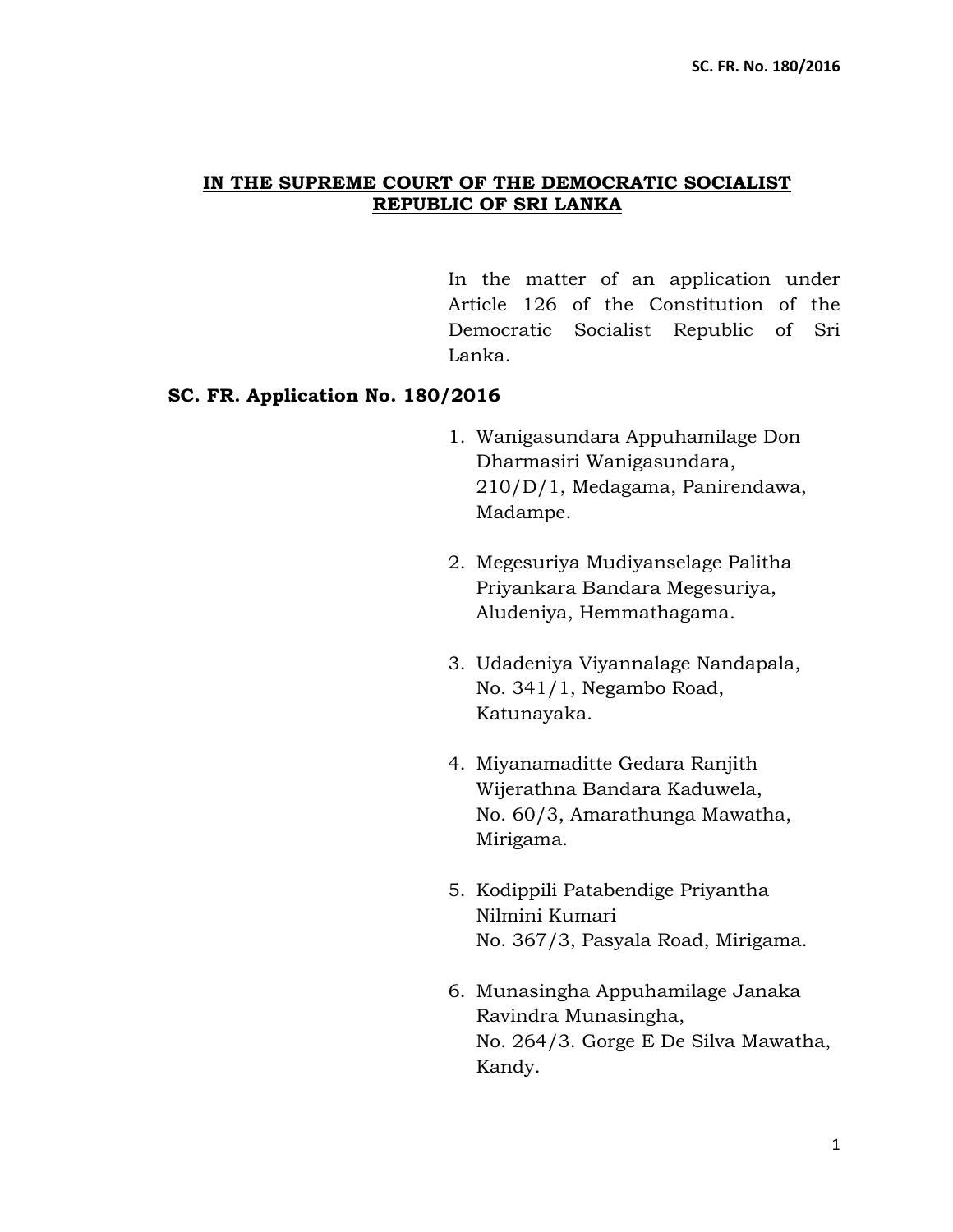- 7. Badana Mudiyanselage Mahindasena, 26, Puchibogahapitiya, Balagolla, Kengalla.
- 8. Adikari Mudiyanselage Lalith Parakrama Adikaram, No. 41/1 Heeressagala Road, Kandy.
- 9. Jayapathma Herath Mudiyanselage Amarathilaka Jayapathma, Dangahamulahenewatta, Galapitiyagama, Nikaweratiya.
- 10. Galabalana Dewage Karunasena, No. 85, Bogahawatta, Kirindiwela. **PETITIONERS**

#### **-Vs-**

- 1. Kalyani Dahanayake Commissioner General of Inland Revenue The Inland Revenue Department, Sir Chittampalam A Gardiner Mawatha Colombo 2.
- 2. U. B. Wakkumbura Senior Commissioner (Human Resources) The Inland Revenue Department, Sir Chittampalam A Gardiner Mawatha Colombo 2.
- 3. Dr. R.H.S. Samaratunge Secretary, Ministry of Finance Secretariat Building Colombo 01.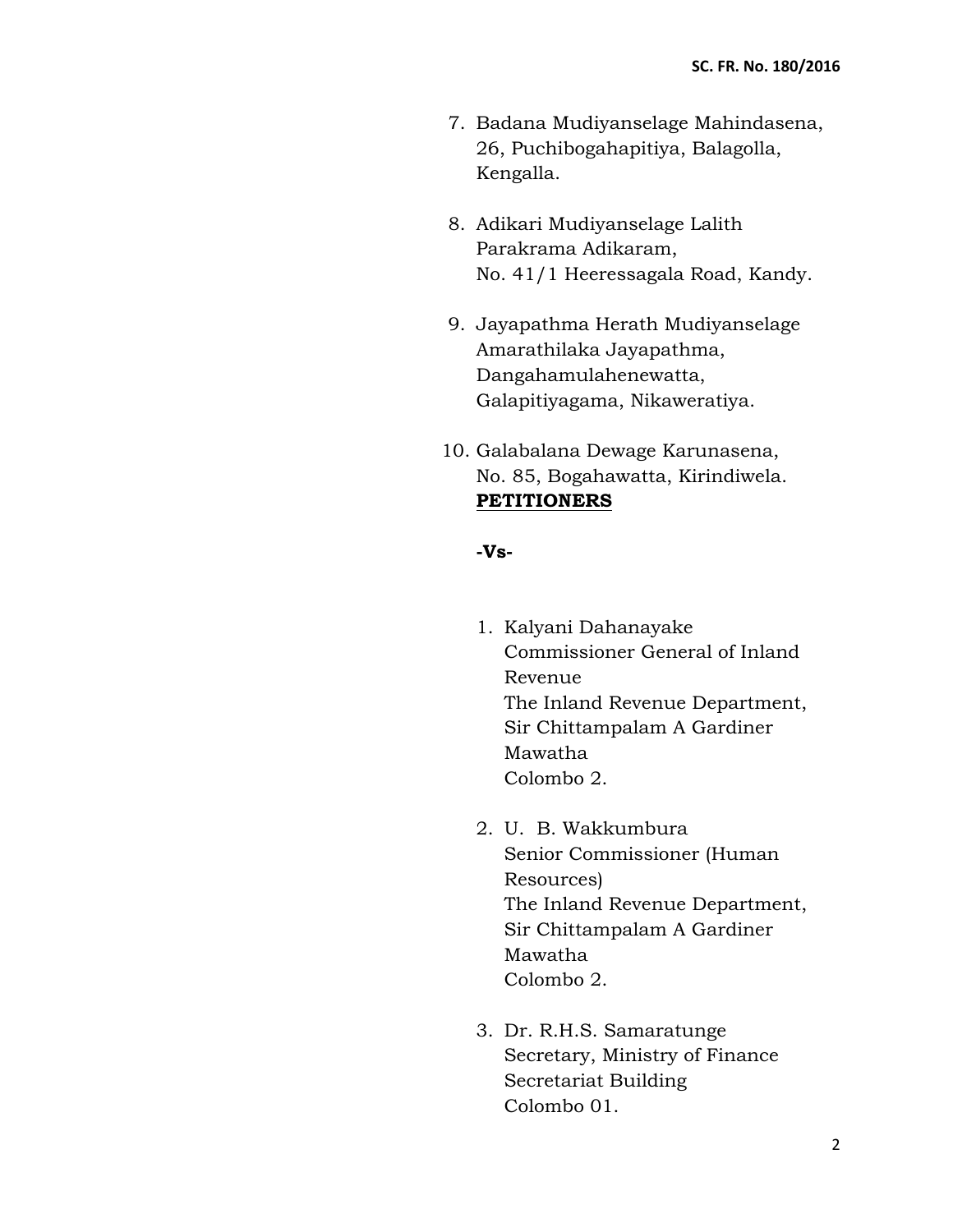- 4. Dharmasena Dissanayake Chairman, Public Service commission 177, Nawala Road Narahenpita Colombo 05.
- 5. A. Salam Abdul Waid
- 6. D. Shriyantha Wijayatilaka
- 7. Prathap Ramanujam
- 8. V. Jegarasasingam
- 9. Santi Nihal Seneviratne
- 10. S. Ranugge
- 11. D.L. Mendis
- 12. Sarath Jayathilaka (5th to 12th Respondent- all members of the Public Service Commission, 177, Nawala Road, Narahenpita Colombo 05).
- 13. H.M. Gamini Seneviratne Secretary, Public Service commission 177, Nawala Road Narahenpita Colombo 05.
- 14. The Attorney General Attorney General's Department Colombo 12. **RESPONDENTS**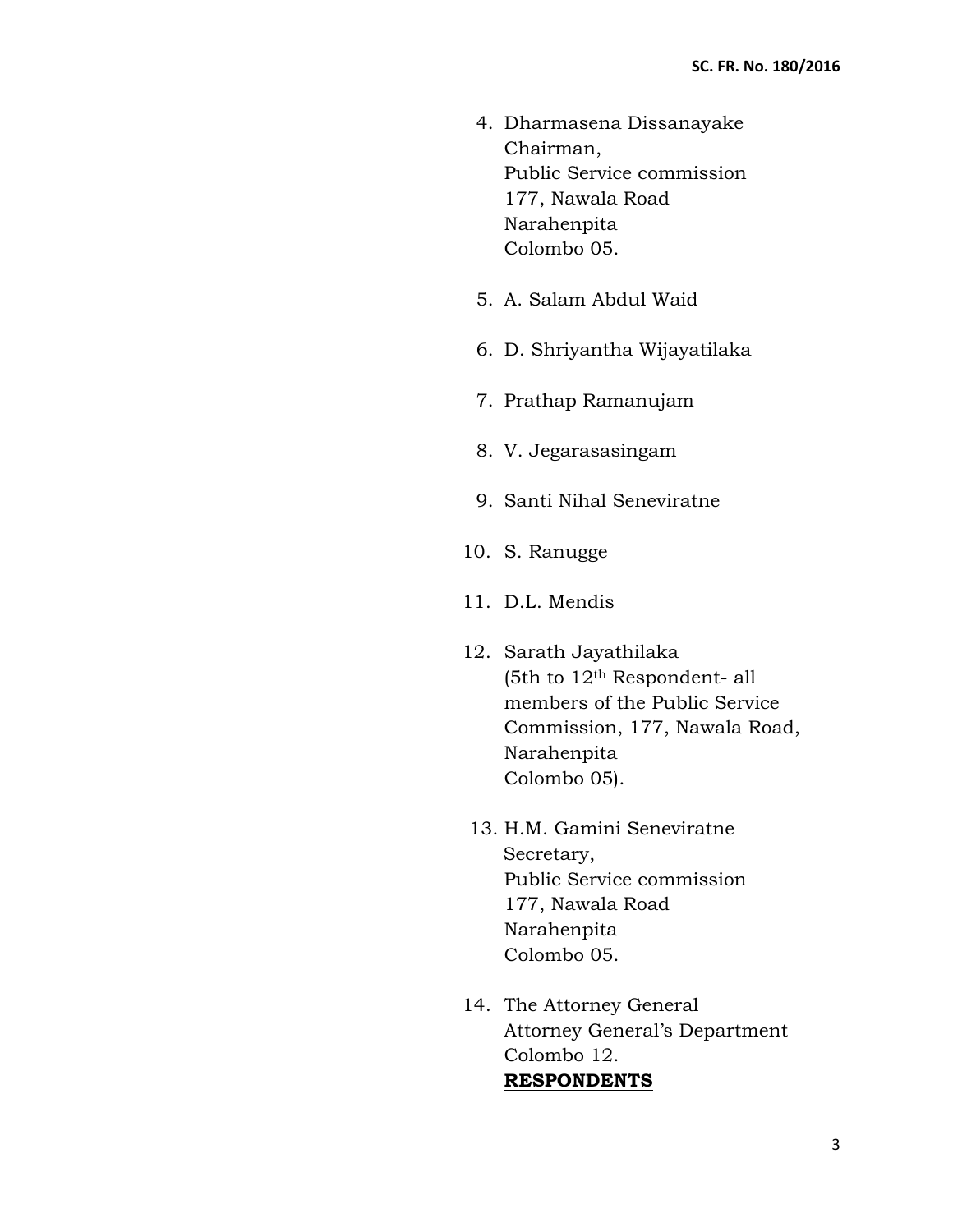| <b>BEFORE</b>                     | Sisira J. de Abrew, J.                 |
|-----------------------------------|----------------------------------------|
|                                   | Priyantha Jayawardena, PC. J. and      |
|                                   | Nalin Perera, J.                       |
|                                   |                                        |
| <b>COUNSEL</b>                    | M. Kumarasinghe with H.L.D. Nishanthi  |
|                                   | instructed by Mrs. J. Kumarasinghe for |
|                                   | the Petitioners.                       |
|                                   | Yuresha de Silva, SSC. for the         |
|                                   | Respondents.                           |
| <b>ARGUED &amp;</b><br>DECIDED ON | 16.05.2017                             |

### **Sisira J. de Abrew, J.**

Heard both Counsel in support of their respective cases.

Petitioners joined the Inland Revenue Department as Class III, Grade II Tax Officers in August, 1993. Thereafter, in 2001 they were promoted to Class III, Grade I as Senior Tax Officers. In February, 2006 interviews were held for the promotion of officers to Class II, Grade II. For that interview only 134 officers were called and all 134 officers were selected (including the petitioners) to the said promotion.

Although the said 134 officers were selected for the said promotion only 122 officers were given the promotion. It has to be noted here the Petitioners were not given the promotion by the decision of the Public Service Commission. The decision of the Public Service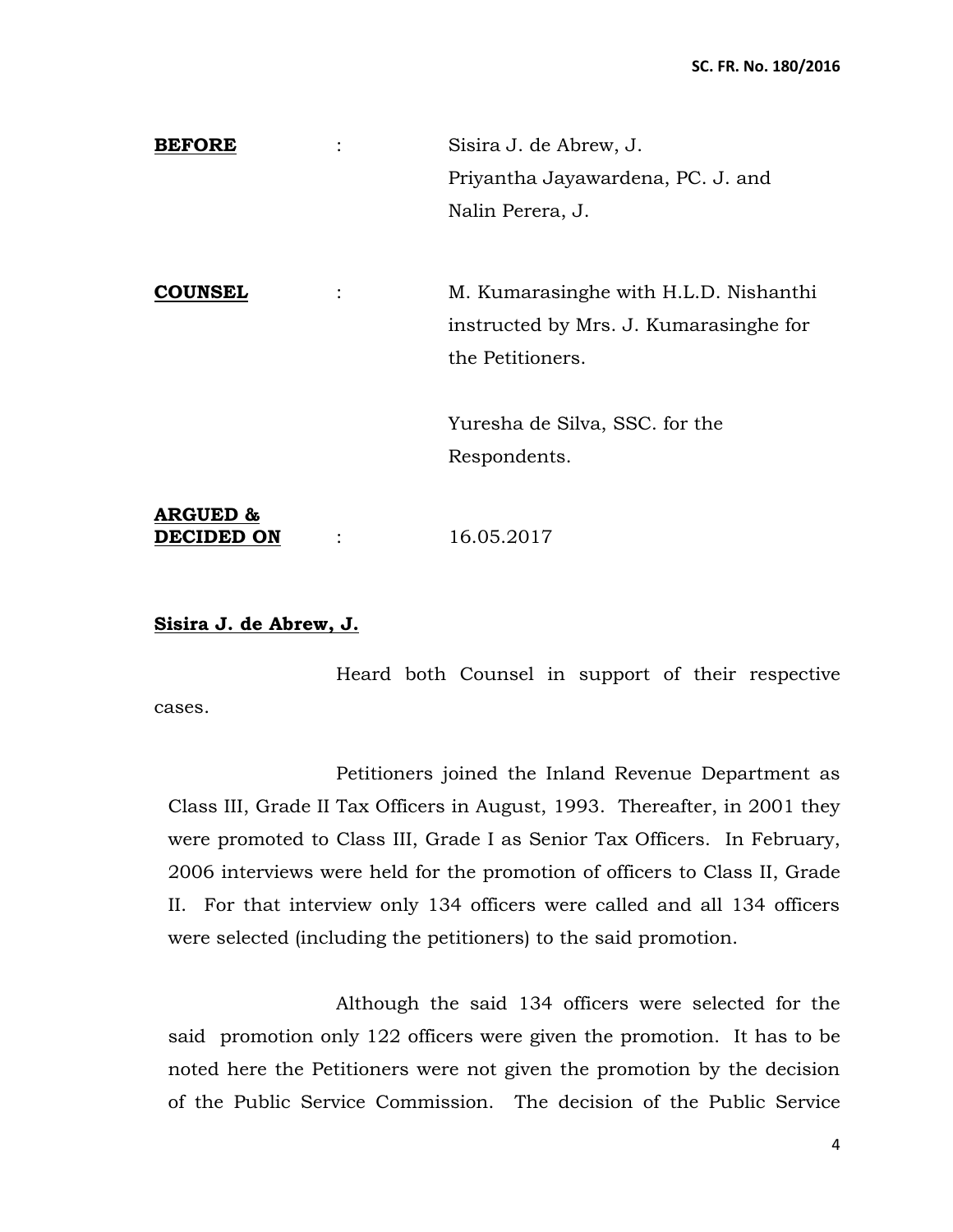Commission to refuse to grant the approval for the Petitioners is reflected in 4R7 and 4R9.

Being aggrieved by the decision of the Public Service Commission not to grant the promotion to the Petitioners, the Petitioners appealed to the Administrative Appeals Tribunal (hereinafter referred to as the A.A.T.). The A.A.T, by order dated  $12<sup>th</sup>$  of October 2009, directed the Public Service Commission (hereinafter referred to as the P.S.C.) to grant the promotion to the Petitioners with effect from 02nd of October 2006. It has to be noted here that the other 122 officers were granted the promotion with effect from 02/10/2006. P.S.C. implemented the order of the A.A.T. and the Petitioners assumed duties as per the order of A.A.T. The Petitioners got the promotion with effect from 02<sup>nd</sup> of October 2006. But later in March, 2016 P.S.C. back dated the date of promotion of the above mentioned 122 Officers with effect from  $22<sup>nd</sup>$  of February 2006. After hearing the said order of the P.S.C., the Petitioners too, by document marked P6 dated 29th of April 2016, appealed to the P.S.C. to back date their promotion to the same date i.e.  $22<sup>nd</sup>$  of February 2006. But the P.S.C. did not respond to their appeal. In effect date of the promotion of the Petitioners remained as 02nd of October 2006. Their appeal to the P.S.C. was to back date their promotion to  $22<sup>nd</sup>$  of February 2006. Since the P.S.C. did not respond to the appeal made by the Petitioners, Petitioners have come before this Court by way of this petition.

Petitioners contend that their fundamental rights guaranteed by Article 12(1) of the Constitution have been violated by the members of the P.S.C. since they (members of the P.S.C.) did not back date their date of promotion to 22nd of February 2006.

5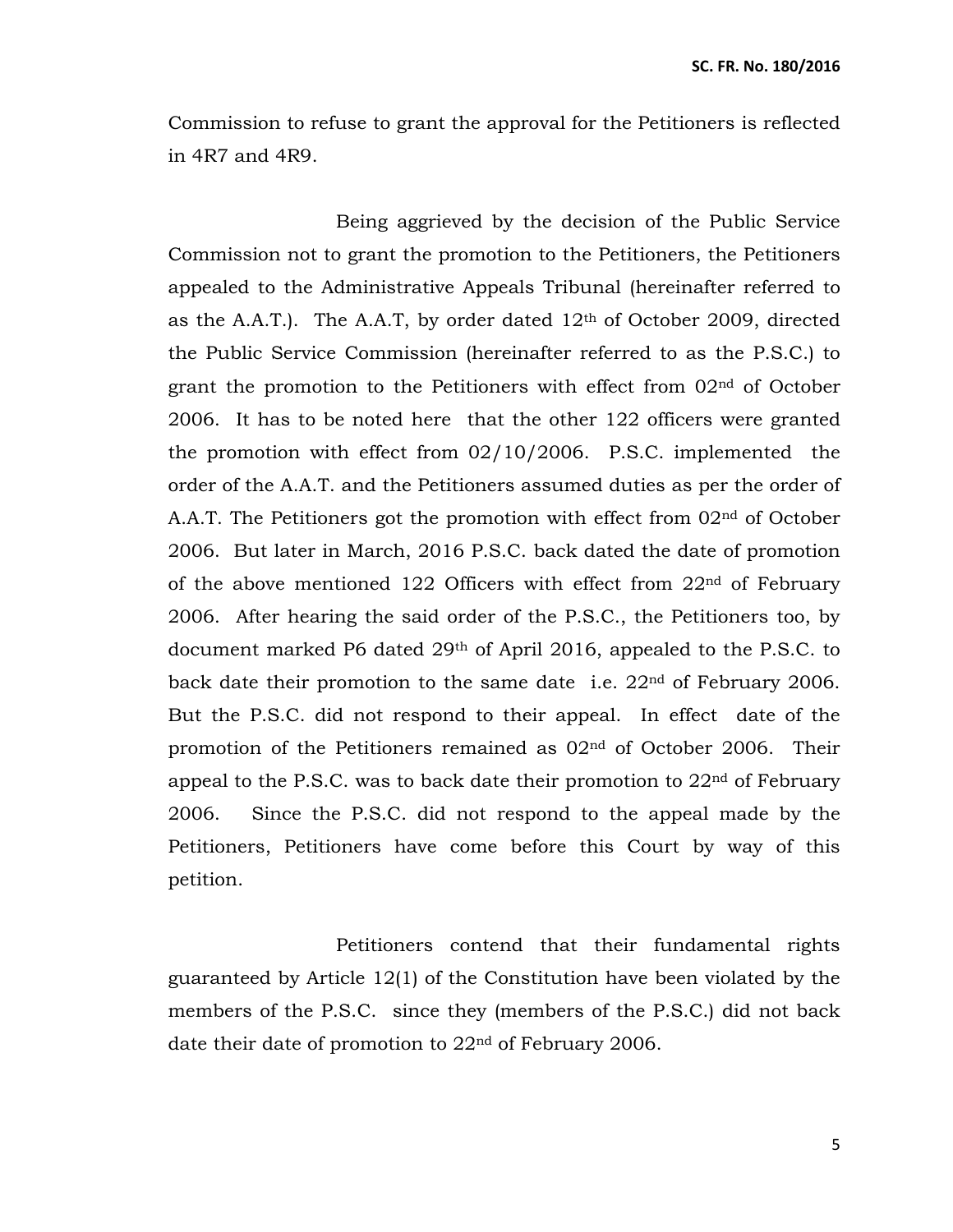Reasons given by the P.S.C. not to back date the date of promotion of the Petitioners to 22nd of February 2006 are found in the document marked 4R19 dated 15th of July 2016.

When we consider 4R19 it appears that the P.S.C. has taken up the position that there was no possibility to consider appeals to amend the date of appointments of the officers appointed on directions given by the A.A.T. or the Supreme Court.

Although the P.S.C. has stated those reasons in 4R19, it appears that they have taken somewhat different decision with regard to some other Officers which is found in 4R20 dated 20/10/2016. The document marked 4R20 indicates that appointments of 11 Tax Officers who were appointed on the directions given by the A.A.T. with effect from  $02/10/2006$  were back dated to  $22/02/2006$ . The question that arises is as to why the P.S.C. did not apply the same rule to the Petitioners' appeal.

When we consider all the above facts, we are of the opinion that the decision of the P.S.C. not to back date the date of promotion of the Petitioners to 22nd of February 2006 is unreasonable and is violative of Article 12(1) of the Constitution. We hold that the Petitioners have not got the equal protection of law. For the above reasons, we hold that the members of the P.S.C.  $(4<sup>th</sup> - 12<sup>th</sup>$  Respondents) have violated the fundamental rights of the Petitioners guaranteed by Article 12(1) of the Constitution.

We therefore direct the P.S.C. and the members of the P.S.C. to back date the promotion of the Petitioners to the post of Assessor Class II Grade II to 22nd of February 2006. When we consider